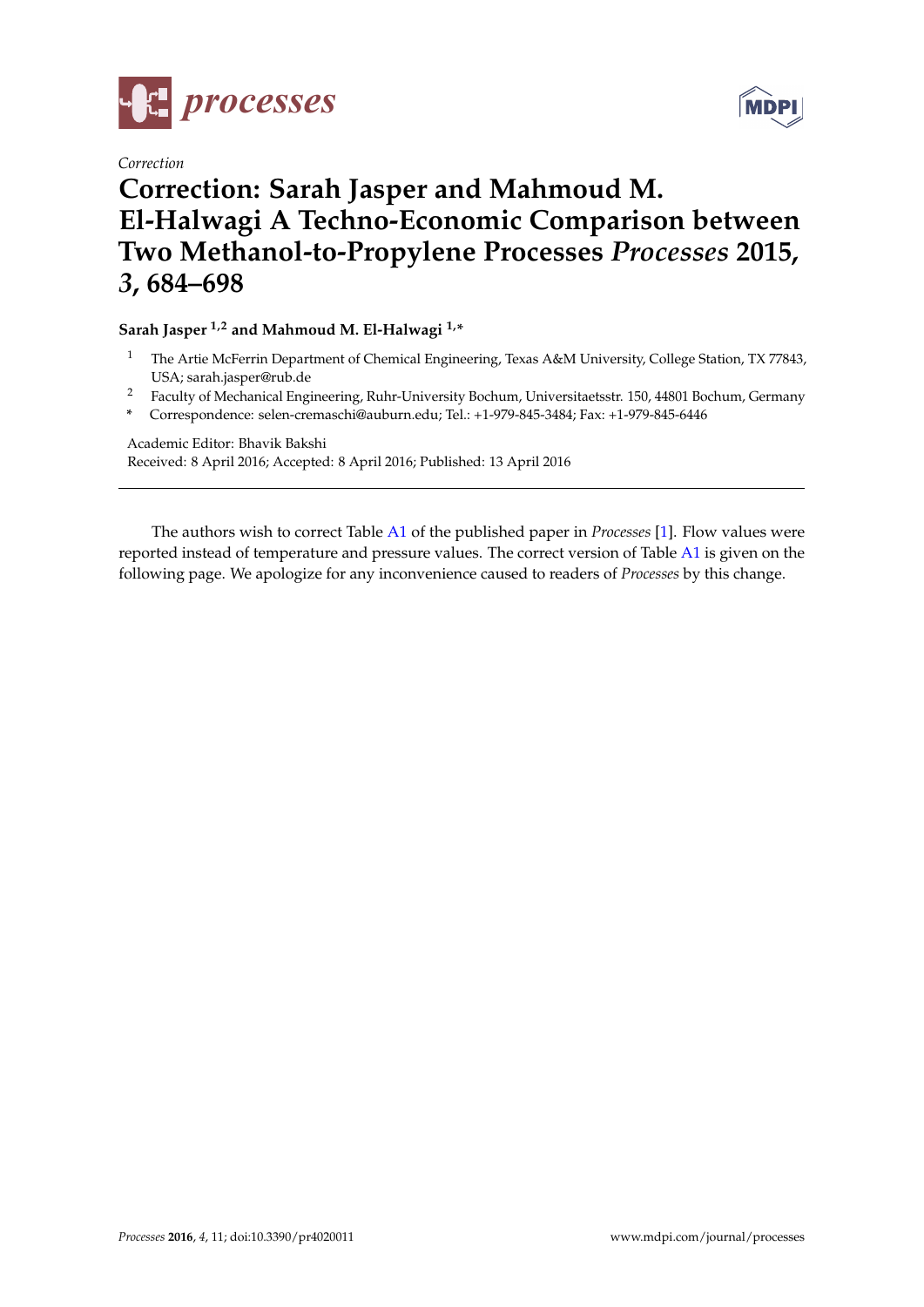| <b>Stream</b>                        |                |                 |                 |                |                |               |                |                 |              |                 |
|--------------------------------------|----------------|-----------------|-----------------|----------------|----------------|---------------|----------------|-----------------|--------------|-----------------|
| Molar Flow of<br>Components (kmol/h) | <b>METH-IN</b> | <b>METH-ETH</b> | <b>METH-PRO</b> | <b>ETH-RXN</b> | <b>PRO-RXN</b> | <b>ETHANE</b> | <b>PROPANE</b> | <b>PROD-MIX</b> | <b>WATER</b> | <b>PROD-OUE</b> |
| Methanol                             | 5558.121       | 5558.121        | 5558.121        | 3779.522       | 2334.411       | 0             | $\Omega$       | 6113.933        | 1716.889     | 4397.044        |
| Water                                |                |                 |                 | 1778.599       | 3223.71        | 0             |                | 5002.309        | 3350.634     | 1651.675        |
| Ethylene                             |                |                 |                 | 889.2994       |                | 0             |                | 889.2994        | 0.0980242    | 889.2013        |
| Propylene                            |                |                 |                 | 0              | 1074.57        | $\Omega$      | $\Omega$       | 1074.57         | 0.1935819    | 1074.376        |
| Propane                              |                |                 |                 |                |                | 0             | 41.85          | 41.85           | 0.00458169   | 41.84542        |
| Ethane                               |                |                 |                 |                |                | 34.88         | $\Omega$       | 34.88           | 0.00372998   | 34.87627        |
| Total Flow, kmol/h                   | 5558.121       | 5558.121        | 5558.121        | 6447.42        | 6632.691       | 34.88         | 41.85          | 13,156.84       | 5067.823     | 8089.018        |
| Temperature, K                       | 723.2          | 723.2           | 723.2           | 723.2          | 723.2          | 723.2         | 723.2          | 723.2           | 343.2        | 343.2           |
| Pressure, atm                        | 1.97           | 1.97            | 1.97            | 1.97           | 1.97           | 1.97          | 1.97           | 1.97            | 0.99         | 0.99            |

**Table A1.** The stream data for the methanol to olefins (MTO) process.

**Table A1.** *Cont.*

<span id="page-1-0"></span>

| <b>Stream</b>                        |          |          |                 |                 |                |                 |                 |             |                 |
|--------------------------------------|----------|----------|-----------------|-----------------|----------------|-----------------|-----------------|-------------|-----------------|
| Molar Flow of<br>Components (kmol/h) | PROD-C1  | PROD-H1  | <b>DEETH-TO</b> | <b>DEETH-BT</b> | S <sub>9</sub> | <b>PROD-ETY</b> | <b>SPL-ETHA</b> | PROD-PRO    | <b>SPL-PRPA</b> |
| Methanol                             | 4397.044 | 4397.044 | 2.6061E-15      | 4397.044        | 4397.044       |                 | 0               | 0.0246668   | 4397.019        |
| Water                                | 1651.675 | 1651.675 | 2.792E-11       | 1651.675        | 1651.675       | 5.2367E-39      | 2.792E-11       | 0.1782296   | 1651.497        |
| Ethylene                             | 889.2013 | 889.2013 | 889.2013        | 4.44229E-09     | 4.44229E-09    | 883.9327        | 5.268618        | 4.44229E-09 | 1.4085E-29      |
| Propylene                            | 1074.376 | 1074.376 | 0.9134768       | 1073.463        | 1073.463       | 6.8143E-13      | 0.9134768       | 1043.909    | 29.55438        |
| Propane                              | 41.84542 | 41.84542 | 0.00891728      | 41.8365         | 41.8365        | 1.0975E-16      | 0.00891728      | 35.88848    | 5.948022        |
| Ethane                               | 34.87627 | 34.87627 | 34.87627        | 6.3888E-08      | 6.3888E-08     | 6.067282        | 28.80899        | 6.3888E-08  | 2.0243E-24      |
| Total Flow, kmol/h                   | 8089.018 | 8089.018 | 925             | 7164.018        | 7164.018       | 890             | 35              | 1080        | 6084.018        |
| Temperature, K                       | 561.3    | 283.2    | 227.8           | 275.3           | 223.2          | 226.9           | 243.5           | 299.5       | 416.1           |
| Pressure, atm                        | 11.84    | 11.84    | 11.84           | 11.84           | 11.84          | 11.84           | 11.84           | 0.99        | 11.84           |